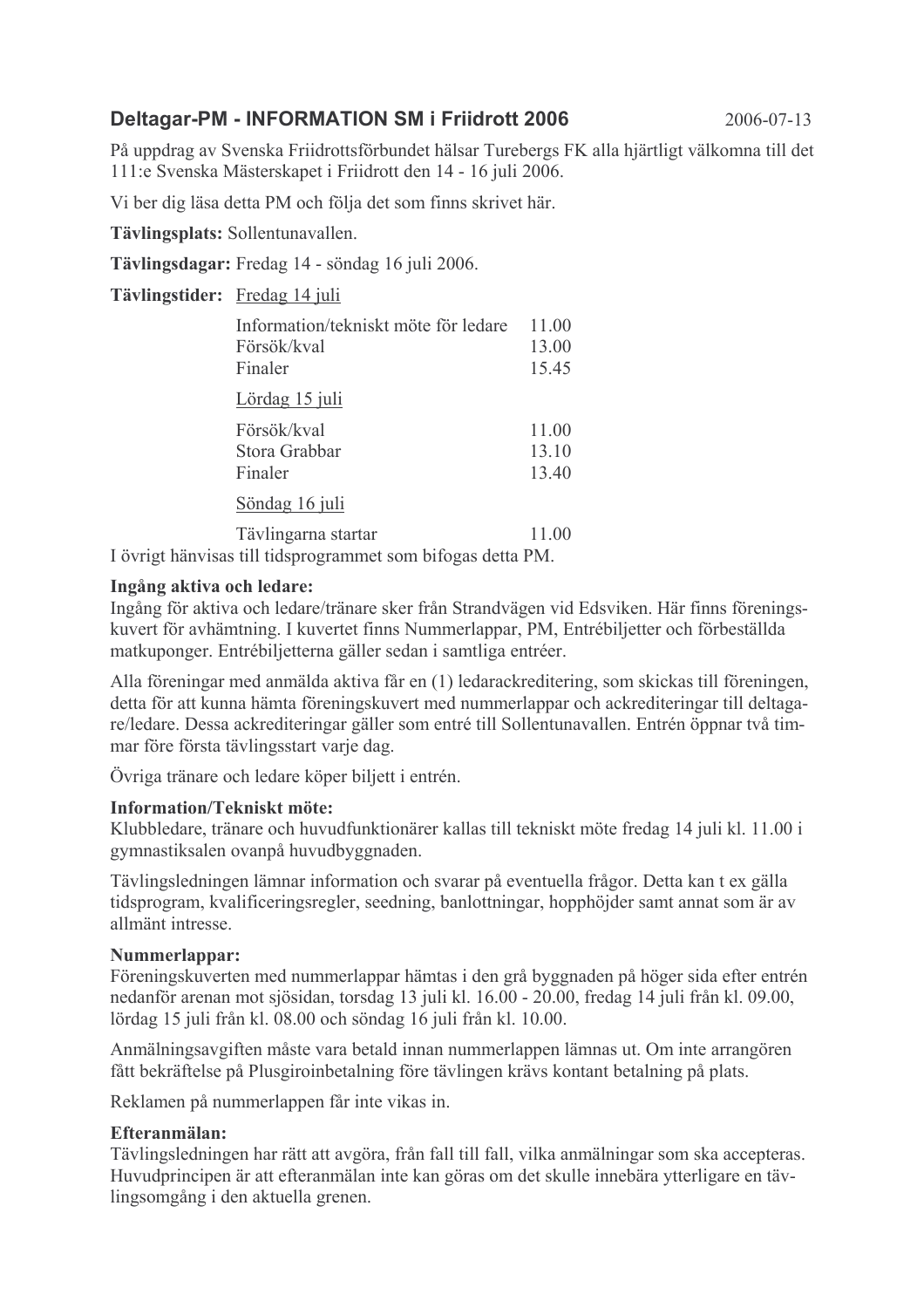Torsdag 13 juli från kl. 16.00 till söndag 16 juli kan efteranmälan i "öppna" grenar tas emot. i målhuset, fram till en timme före respektive grenstart.

Efteranmälningsavgiften, 300:-/person/gren måste betalas kontant.

# Återbud:

Meddela återbud till tävlingssekretariatet som finns i grå målhuset. Detta gäller både vid återbud till semifinal/final och vid "strykning" av deltagande i gren under SM-helgen. Om återbud inte lämnas t.ex. till en semifinal så är deltagande inte tillåtet i andra grenar senare under  $SM<sub>cf</sub>$ 

# Omklädning:

Omklädningsrum finns i huvudbyggnaden.

# Avprickning:

Personlig avprickning med namnteckning görs på grenlista senast 60 minuter före första start i respektive gren, stav 90 minuter före (avprickning i män stav kan göras under lördagen och fram till kl. 9.30 på söndagen). Ej avprickad deltagare kommer inte att få deltaga. Listor finns anslagna på staketet framför nummerlappsutdelningen.

Ingen avprickning för semifinal eller final i grenar med flera tävlingsomgångar. Eventuell strykning inför semifinal eller final görs i sekretariatet i grå målhuset.

# Uppvärmning:

Uppvärmning sker på planen bakom huvudläktaren. Observera att kastredskap inte får användas på uppvärmningsplanen då frysslingor finns under vtan. Inkastning för långa kasten kommer att ske på övre gräsplanen bortom målet under kontroll av respektive grenledare, därefter två provkast på tävlingsplatsen.

Ingen uppvärmning får ske inne på arenan!

# **Startlistor:**

Vid calling kommer heatindelning, kvalgrupp och startordning att finnas innan upprop.

# Calling/upprop innan start:

Samling vid Calling på planen nedanför 100m-starten.

Löpningar (förutom häcklopp): Upprop 20 minuter före respektive start, inmarsch 10 minuter före start

Häck/Hinder: Upprop 25 minuter före start, inmarsch 15 minuter före start.

Stavhopp: Upprop 70 minuter före start, inmarsch 60 minuter före start.

Övriga teknikgrenar: Upprop 40 minuter före start, inmarsch 30 minuter före start.

# Allmänna tävlingsregler:

- Tävlande ska bära reglementsenlig tävlingsdräkt. Kontroll av detta sker i samband med  $\bullet$ uppropet.
- Eventuell reklam på överdragskläder och väskor ska vara i enlighet med SFIF:s regler.  $\bullet$ Detta kommer att kontrolleras.
- Längsta tillåtna spiklängd är 9 mm i löpningar och 12 mm i hopp/kast.  $\bullet$
- Aktiva tillåts inte att ta med egna kastredskap in på arenan.  $\bullet$
- Aktiva får inte medföra musikanläggningar utan hörlurar eller mobiltelefoner in på täv- $\bullet$ lingsområdet.
- Tidsbegränsning för varie försök i teknikgrenarna sker i enlighet med SFIF:s regler.  $\bullet$
- Under pågående täyling får inga ledare, tränare eller ej täylande aktiva befinna sig på  $\blacksquare$ innerplan.

# Vätskekontroll:

Vid varmt väder kommer vätska att utdelas under 5- och 10 000m-loppen.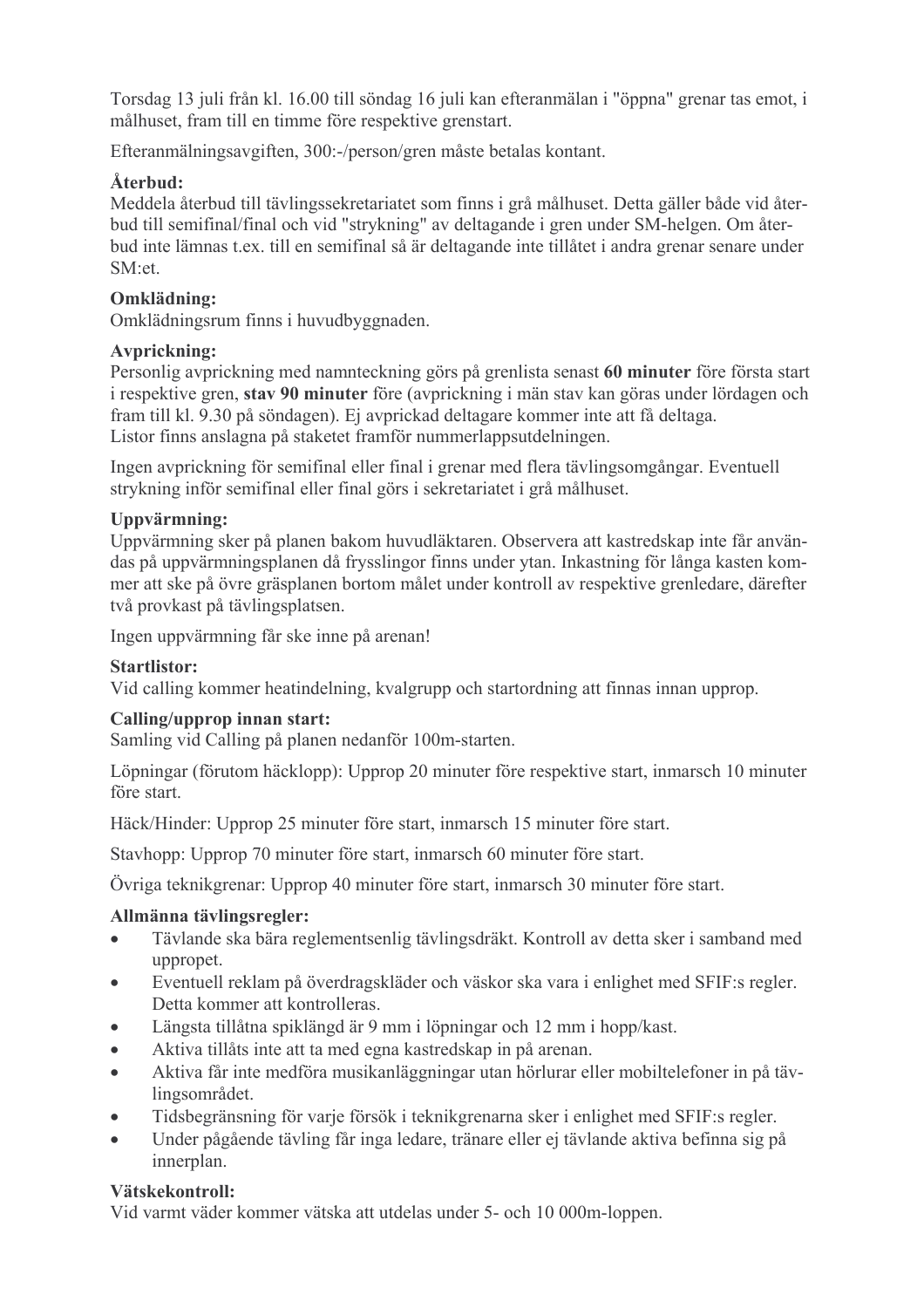## Egna redskap:

Det är tillåtet att använda egna redskap vid tävlingarna, men dessa ska lämnas in för kontroll och invägning senast två timmar före aktuell grenstart. Invägning och redskapskontroll sker i "garaget" i västra delen av huvudbyggnaden. Detta gäller både före kval och final.

Tävlingsledningen ombesörjer att inlämnade redskap kommer till tävlingsplatsen. De återfås efter avslutad tävling.

## Regler för vidarekvalificering:

## Löpning

För kvalificering i löpningar hänvisas till kapitel 4.11 i SFIF:s regelbok. Sollentunavallen har 8 hanor

Om det blir A- och B-final på 5000m avgörs av kontrollant- och seedningsansvariga efter avprickning, dvs. alla ska pricka av sig och därefter tas beslut.

## **Teknikgrenar**

För teknikgrenar gäller att vid 14 eller färre startande utgår kvaltävlingarna och finalen avgörs direkt, på finaltid. En felaktig uppgift från SFIF att 15 eller färre skulle gälla är orsaken till att kval utgår för Kvinnor spjut och Män höjd. För att gå till final gäller kvalresultaten fastställda av SFIF

# Hopphöider

Män höid: Hoppserie: 1.89 - 1.95 - 2.01 - 2.05 - 2.09 - 2.12 - 2.15 + 2cm

Kvinnor höjd<sup>.</sup> Hoppserie:  $1.63 - 1.69 - 1.75 - 1.79 - 1.83 - 1.86 - 1.89 + 2cm$ 

Män stav<sup>-</sup>

Stavtävlingen avgörs i A- och B-pool. Vid avprickningen markerar den aktive i vilken pool han föredrar att hoppa. Förutsättningarna för att tävla i A-pool är att begynnelsehöjden är 4.88. Efter avslutad tävling i B-poolen kommer tid att finnas för inhoppning för dem som valt att tävla i A-poolen.

Hoppserie:  $4.34 - 4.52 - 4.70 - 4.88 - 5.00 - 5.12 - 5.20 - 5.28 - 5.34 - 5.40 + 5cm$ 

Kvinnor stav: Hoppserie: 3.20 - 3.38 - 3.56 - 3.74 - 3.86 - 3.98 - 4.06 - 4.14 - 4.20 - 4.26 +5cm

# Kvalresultat övriga teknikgrenar:

Män längd: 6.95 Kvinnor längd: 5.95 Män tresteg: 14.50 Kvinnor tresteg: 12.40. Endast planka på 10 meter kommer att finnas. Män kula: 15 90 Kvinnor kula<sup>-</sup> Män diskus: Kvinnor diskus: 44.50 Män slägga: Kvinnor slägga: 53.00 Män spjut: 66.00 Kvinnor spjut:

I teknikgrenar sker finalen med de deltagare som uppnått kvalresultaten. Finalen ska dock omfatta minst tolv deltagare. Samtliga deltagare får tre försök i finaltävlingen. Därefter får de åtta bästa ytterligare tre försök. Samma hopp- och kastordning gäller genom hela tävlingen. **Utmarsch:** 

All utmarsch sker via mixed zone strax efter målet. Vid kval i teknikgrenar sker utmarsch efter varje avslutad kvalomgång för dem som har klarat kvalresultatet. Det kommer att bere